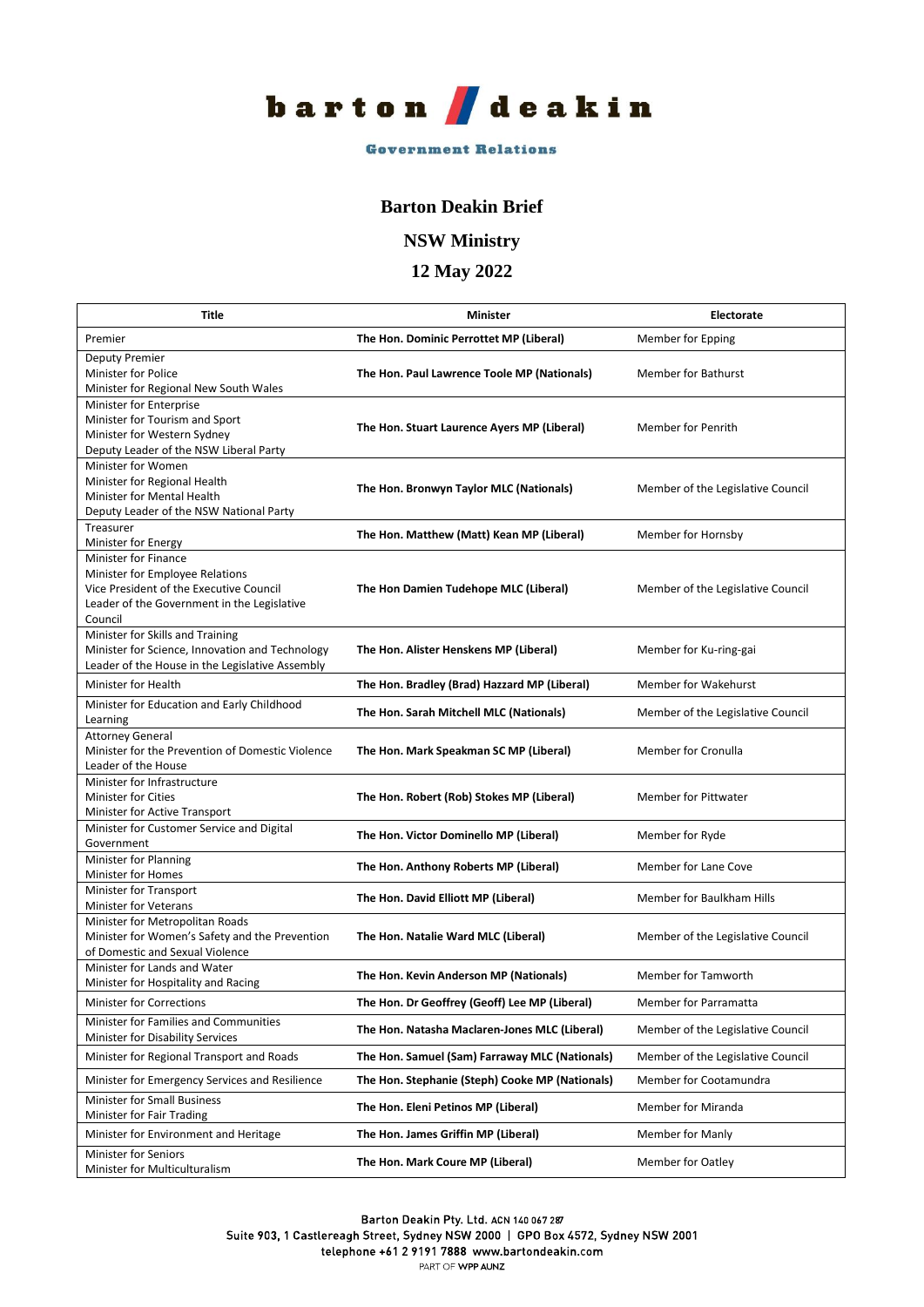

| Minister for Agriculture             | The Hon. Dugald Saunders MP (Nationals)          | Member for Dubbo                  |
|--------------------------------------|--------------------------------------------------|-----------------------------------|
| Minister for Western New South Wales |                                                  |                                   |
| Minister for Aboriginal Affairs      |                                                  |                                   |
| Minister for the Arts                | The Hon. Benjamin (Ben) Franklin MLC (Nationals) | Member of the Legislative Council |
| Minister for Regional Youth          |                                                  |                                   |
| Minister for Local Government        | The Hon. Wendy Tuckerman MP (Liberal)            | Member for Goulburn               |

# **Parliamentary Office Holders**

| Title                                                         | <b>Officeholder</b>                        | Electorate                        |
|---------------------------------------------------------------|--------------------------------------------|-----------------------------------|
| Speaker of the Legislative Assembly                           | The Hon. Jonathan O'Dea MP (Liberal)       | Member for Davidson               |
| Deputy Speaker of the Legislative Assembly                    | The Hon. Leslie Williams MP (Liberal)      | Member for Port Macquarie         |
| Assistant Speaker of the Legislative Assembly                 | Mr Greg Piper MP (Independent)             | Member for Lake Macquarie         |
| Leader of the House                                           | The Hon. Alister Henskens SC MP (Liberal)  | Member for Ku-ring-gai            |
| Government Whip                                               | Mr Nathaniel Smith MP (Liberal)            | Member for Wollondilly            |
| The Nationals Whip                                            | Mr Gurmesh Singh MP (Nationals)            | Member for Coffs Harbour          |
| Deputy Government Whip                                        | Mr Lee Evans MP (Liberal)                  | Member for Heathcote              |
| President of the Legislative Council                          | The Hon. Matthew Mason-Cox MLC (Liberal)   | Member of the Legislative Council |
| Deputy President of the Legislative Council                   | The Hon. Wesley (Wes) Fang MLC (Nationals) | Member of the Legislative Council |
| Leader of the Government in the Legislative Council           | The Hon. Damien Tudehope MLC (Liberal)     | Member of the Legislative Council |
| Deputy Leader of the Government in the Legislative<br>Council | The Hon. Sarah Mitchell MLC (Nationals)    | Member of the Legislative Council |
| Government Whip in the Legislative Council                    | The Hon. Shayne Mallard MLC (Liberal)      | Member of the Legislative Council |
| Deputy Government Whip in the Legislative Council             | The Hon. Scott Barrett MLC (Nationals)     | Member of the Legislative Council |

## **Parliamentary Secretaries**

| Parliamentary Secretary for Small Business                                             | The Hon. Lou Amato MLC (Liberal)          | Member of the Legislative Council |
|----------------------------------------------------------------------------------------|-------------------------------------------|-----------------------------------|
| Parliamentary Secretary for Regional Transport and<br>Roads                            | Mr Stephen Bromhead MP (Nationals)        | Member for Myall Lakes            |
| Parliamentary Secretary for Health                                                     | Mr Justin Clancy MP (Liberal)             | Member for Albury                 |
| Parliamentary Secretary for Education                                                  | Mr Kevin Conolly MP (Liberal)             | <b>Member for Riverstone</b>      |
| Parliamentary Secretary for the Central Coast                                          | Mr Adam Crouch MP (Liberal)               | Member for Terrigal               |
| Parliamentary Secretary for Planning                                                   | <b>Mrs Tanya Davies MP (Liberal)</b>      | <b>Member for Mulgoa</b>          |
| Parliamentary Secretary for Agriculture and Forestry                                   | Mr Christopher Gulaptis MP (Nationals)    | <b>Member for Clarence</b>        |
| Parliamentary Secretary for the South Coast                                            | <b>Mrs Shelley Hancock MP (Liberal)</b>   | <b>Member for South Coast</b>     |
| Parliamentary Secretary for Western Sydney                                             | The Hon. Shayne Mallard MLC (Liberal)     | Member of the Legislative Council |
| Parliamentary Secretary for Regional Homes and<br>Infrastructure                       | Mr Adam Marshall MP (Nationals)           | Member for Northern Tablelands    |
| Parliamentary Secretary for the Hunter                                                 | The Hon. Taylor Martin MLC (Liberal)      | Member of the Legislative Council |
| Parliamentary Secretary for Stronger Communities<br>and Families, and the North Coast  | The Hon. Melinda Pavey MP (Nationals)     | Member for Oxley                  |
| Parliamentary Secretary for Wollongong and the<br>Illawarra                            | The Hon. Peter Poulos MLC (Liberal)       | Member of the Legislative Council |
| Parliamentary Secretary for Science, Innovation and<br>Technology                      | <b>Ms Robyn Preston MP (Liberal)</b>      | Member for Hawkesbury             |
| Parliamentary Secretary for Police and Emergency<br><b>Services</b>                    | <b>Mr Geoffrey Provest MP (Nationals)</b> | Member for Tweed                  |
| Parliamentary Secretary to the Deputy Premier, and<br>for Regional Jobs and Investment | <b>Mr Gurmesh Singh MP (National)</b>     | Member for Coffs Harbour          |
| Parliamentary Secretary for Infrastructure and Cities,<br><b>Transport and Roads</b>   | Mr Mark Taylor MP (Liberal)               | Member for Seven Hills            |
| Parliamentary Secretary to the Premier                                                 | The Hon. Gabrielle Upton MP (Liberal)     | <b>Member for Vaucluse</b>        |
| Parliamentary Secretary to the Treasurer and for<br><b>COVID Recovery</b>              | <b>Ms Felicity Wilson MP (Liberal)</b>    | Member for North Shore            |